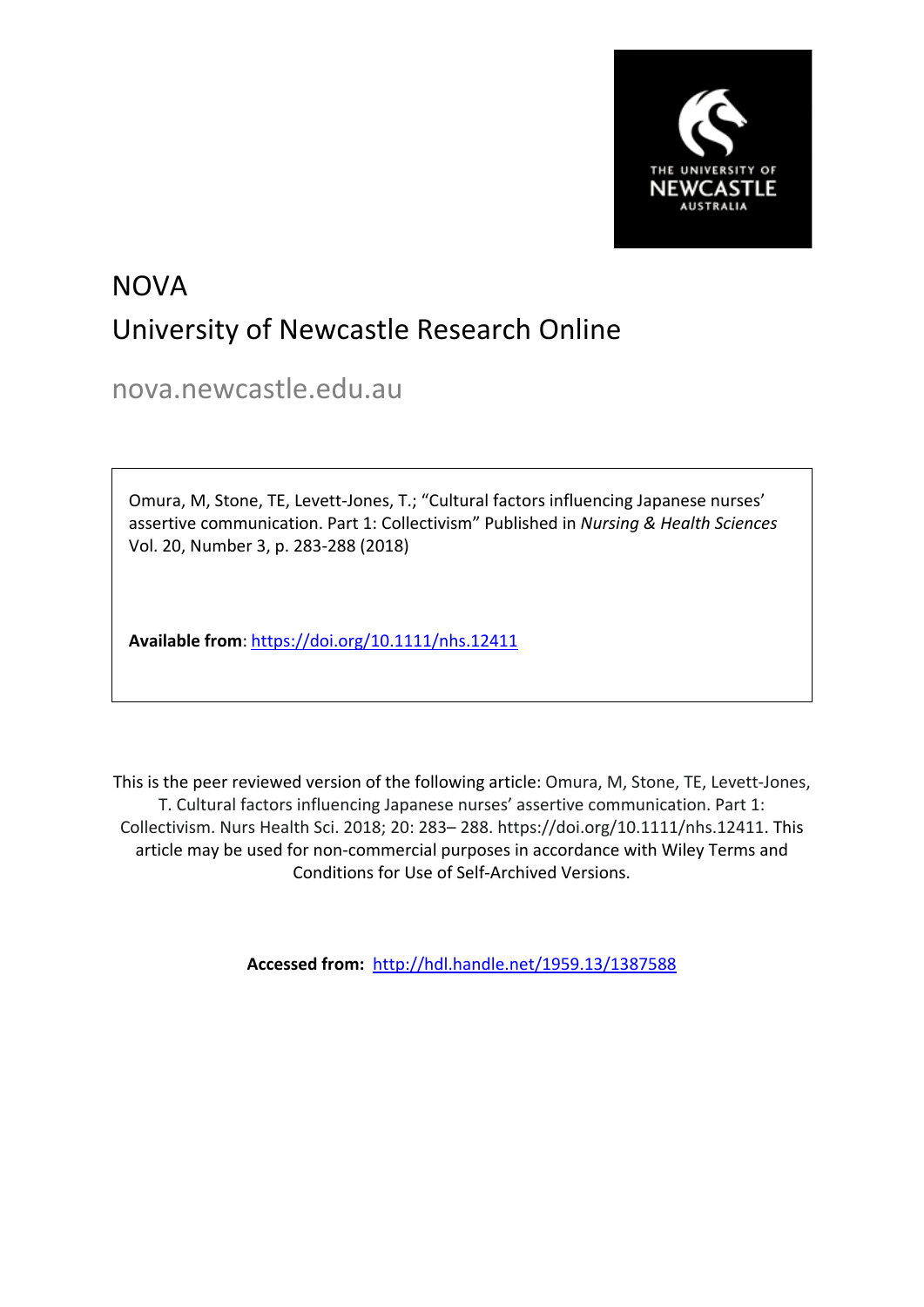## **Cultural factors influencing Japanese nurses' assertive communication: Part 1. Collectivism**

## **Abstract**

Culture influences the way healthcare professionals communicate with each other and their ability to relate to colleagues in an assertive manner. Cultural barriers can also make it difficult for nurses to speak up even when they have concerns about patient safety. An understanding of the potential impact of cultural factors is therefore needed when developing assertiveness communication training programs.

This paper presents the findings from a study that explored Japanese nurses' perceptions of how culture and values impact assertive communication in healthcare. Semi-structured interviews with 23 registered nurses were undertaken, and data were analyzed using directed content analysis.

Two major themes were identified: collectivism and hierarchy/power. This paper discusses the cultural values related to collectivism that included four categories of 'wa' (harmony), 'uchi to soto' (inside and outside), implicit communication/ambiguity, and 'nemawashi' (groundwork).

The findings highlight the impact of culture on nurses' assertive communication behaviors and can be used to inform the design of culturally-appropriate assertiveness communication training programs for Japanese nurses working both within their own country or internationally.

**Keywords:** assertive communication, collectivism, culture, Japan, nurse, speaking up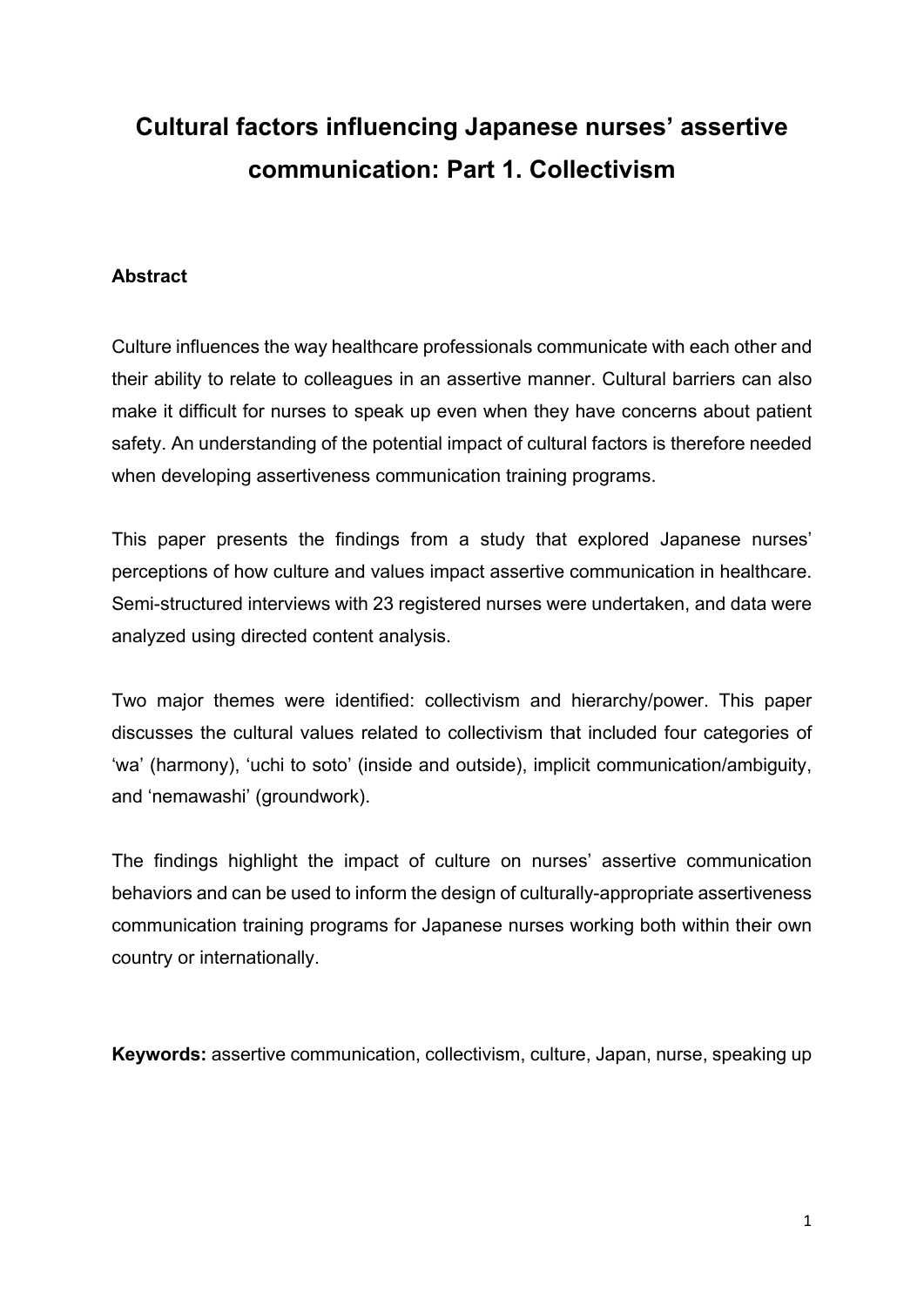#### **INTRODUCTION**

Culture plays a significant role in the daily interactions of healthcare professionals, influencing the way they communicate with each other and with patients (Kreuter & McClure, 2004). Cultural barriers in countries such as Japan where people may refrain from openly challenging others, can make it difficult for nurses to speak up assertively, even when they have concerns about patient safety. However, evidence about the impact of cultural values on healthcare professionals' communication competence is lacking. Cultural barriers to assertive communication must be understood in order to develop appropriate training programs (Mochimatsu & Sakanaka, 2004).

For the purpose of this study "assertive communication" refers to nurses being able to respectfully express their opinions and concerns regarding patient care to other healthcare professionals including those in authority (McVanel, & Morris, 2010; Omura, Maguire, Levett-Jones, & Stone, 2017). This is the first of two papers that present the findings from a study that explored Japanese nurses' perceptions of how cultural values impact assertive communication in healthcare. The focus of this paper is the influence of cultural values related to collectivism on nurses' assertive communication; the second paper explores the cultural values of hierarchy and power.

#### **BACKGROUND**

Largely, as a consequence of being closed to outside influences until the 1850s, Japan has unique cultural values that can be hard for people from other countries to understand (De Mente, 2004). Whilst some argue that Japan is becoming an increasingly multicultural society (Tsujimura et al., 2016), other commentators claim that Japan remains a homogenous society with "one nation, one civilization, one language, one culture and one race" (Burgess, 2010, p.13). Although migration to Japan has increased, mostly from Asian countries such as China, South Korea and Philippines, foreign residents still comprise less than 2% of population (Japan Ministry of Justice, 2017).

Japan, like many Asian countries, is a collectivistic society (Cheng, Cheung, Chio, & Chan, 2013). Such societies expect people to identify with and conform to group norms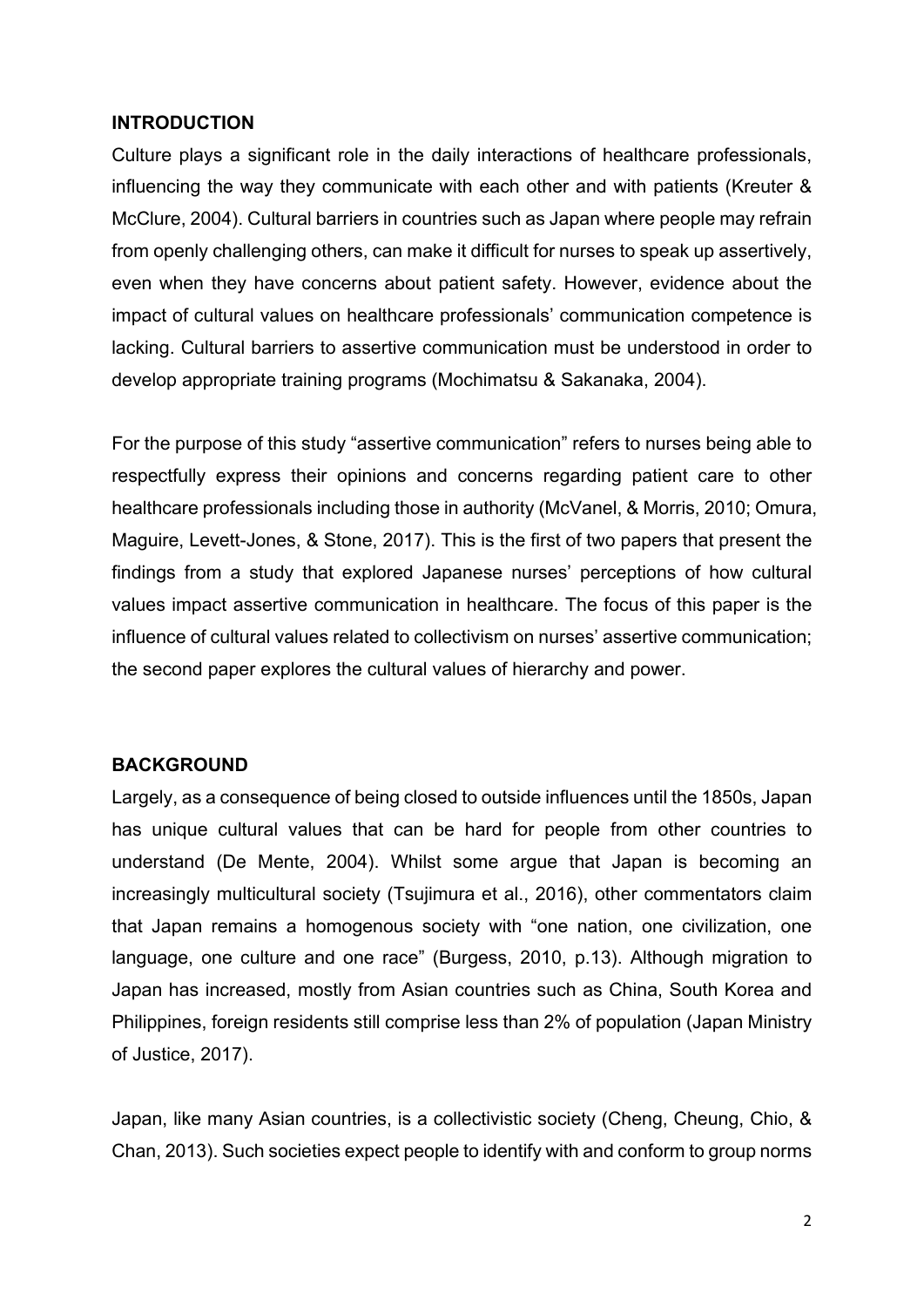(Abe & Henly, 2010). Although younger generations are gradually becoming more individualistic, collectivism and group loyalty remain strong in Japan (Rutledge, 2011).

The cultural and social norms associated with collectivism affect assertive communication as Japanese people tend to be group oriented with group harmony and conflict avoidance customary (De Mente, 2004; Harumi, 2011). This means that a higher value is placed on the group than the individual, self-identity is conceived in terms of group membership, and there is a strong belief in group decision-making (Bond & Smith, 1996, p.114). Despite Western educational influences, cultural homogeneity also influences Japanese nursing programs and practice (Turale, Ito, & Nakao, 2008) and can present a barrier for nurses to speak up against other healthcare professionals, especially those in positions of authority. These cultural norms need to be considered when designing assertiveness communication training programs for healthcare professionals.

Associated with the uniformity and conformity that define collectivism are strongly held cultural values such as 'wa' (harmony), 'uchi to soto' (inside and outside), implicit communication and laying groundwork (Burgess, 2010). Japanese people learn the value of silence in groups well before entering workforce so as to protect themselves and maintain group harmony. This group consciousness, or 'wa' can result in a determination to abide by the rules and fear of speaking up and disrupting group harmony (Konishi, Yahiro, Ono, & Nakajima, 2007). 'Wa' is encapsulated by the proverb, "entering the village, obey the village." Another proverb states that a bird that keeps its mouth shut is not likely to get shot (Davies & Ikeno, 2002), reinforcing that people should not speak up.

As a generalization Japanese people feel at ease with people in their own group and are wary of outsiders - the 'inside' (uchi) and 'outside' (soto), or 'us' and 'them' binary (Burgess, 2010; Grimm, 2014). There is also a tendency toward group cohesiveness, a strong sense of group identity and differentiation of themselves from other groups (Grimm, 2014). Discipline groups within healthcare also focus on themselves as separate and distinct, and as a consequence, implementation of interprofessional education has been problematic (Ogawa, Takahashi, & Miyazaki, 2015).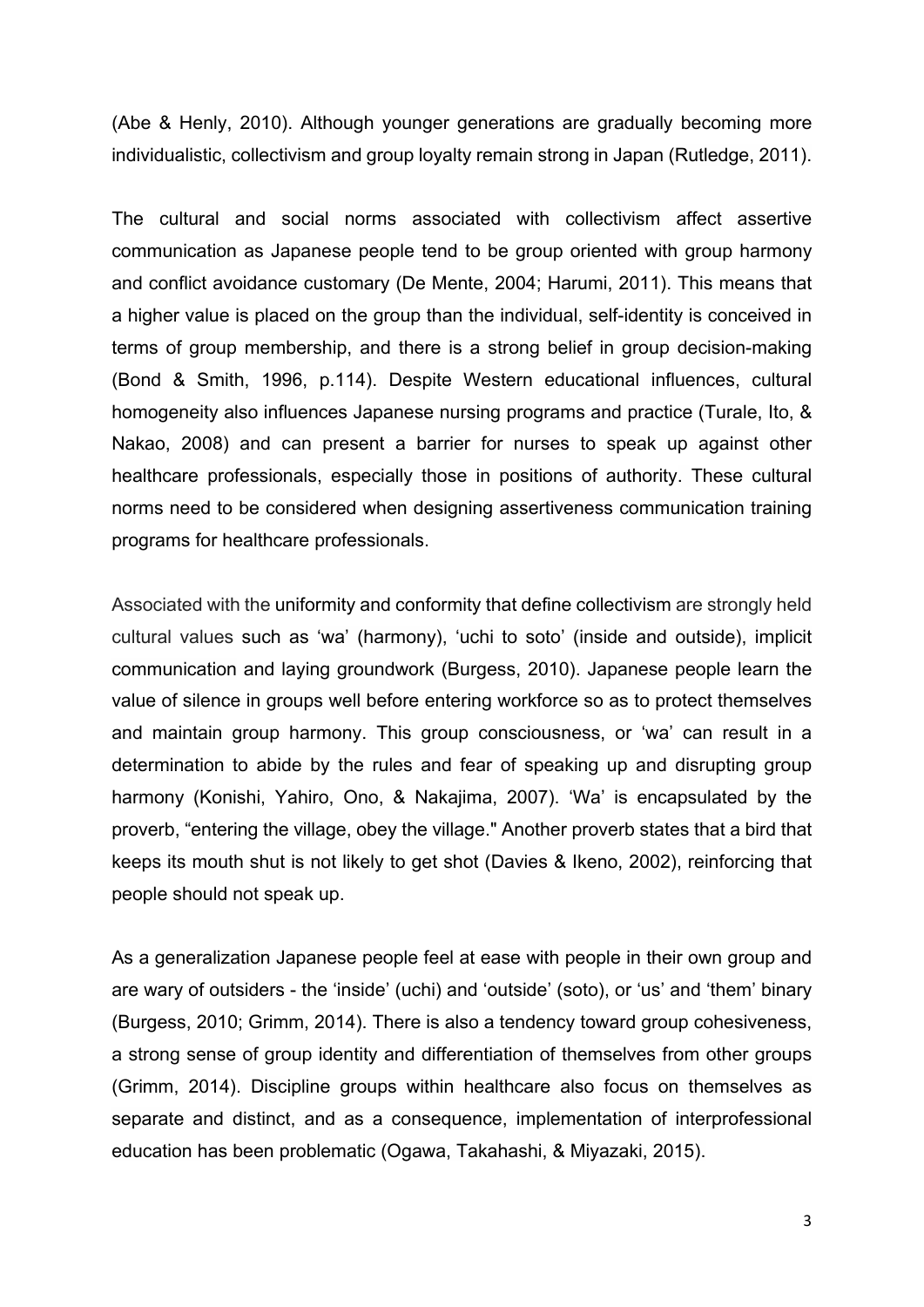In common with other Asian languages, Japanese tends to be more ambiguous, and less direct than Western counties. It has been said that the Japanese language is so imprecise that even the Japanese themselves have problems understanding what is said without filling in the meaning from their own store of cultural knowledge (De Mente, 2004). This extends to the avoidance of personal pronouns.

In Japan, non-verbal cues are more important than verbal communication. This ambiguity is not accidental and politeness is described in terms of one's ability to be indirect in speech and action in order to comply with Japan's group social model (Goekler, 2010). Therefore, Japanese people are often expected to intuit what the other person's needs are (Tsujimura et al., 2016). Implicit communication or unspoken understanding are unique characteristics and may be hard for Western people, who tend to be direct, especially in professional contexts, to understand. In Japan, '*aun no kokyu'* refers to the so-called Japanese sixth sense of being able to attune to others' minds (De Mente, 2004). For example, novice craftsmen are urged to copy senior's skills by watching silently, and verbal instruction is minimal. This unspoken rule is still manifest in the way that nursing skills are taught (Yamada, 2009). In addition, laying the groundwork to lower communication hurdles, another Japanese cultural norm, refers to "testing the waters", "getting everyone on the same page", "behind the scenes persuasion", and "lobbying" (Kopp, 2012). Nemawashi is key to organizational relationships in Japan and refers to laying a groundwork of consensus building in preparation for speaking prior to meetings (Kopp, 2012). To prevent any situation that might hurt the other person or damage the general atmosphere when expressed, Japanese people endeavour to take this step in advance (Davies & Ikeno, 2002).

## **Assertiveness training in Japan**

Assertiveness is a concept from Western individualist societies (Singhal & Nagano, 1993), and there is no corresponding word in Japan. However, there has been some assertiveness training conducted in Japanese healthcare settings using modified versions of Western programs (Suzuki, Azuma, Maruyama, Saito, & Takayama, 2014). However, it is not always effective to bring a training method from different culture without considering potential conflicts between traditional and imported values (Davis, 1999; Hisama, 2001). Therefore, the cultural values and characteristics of Japanese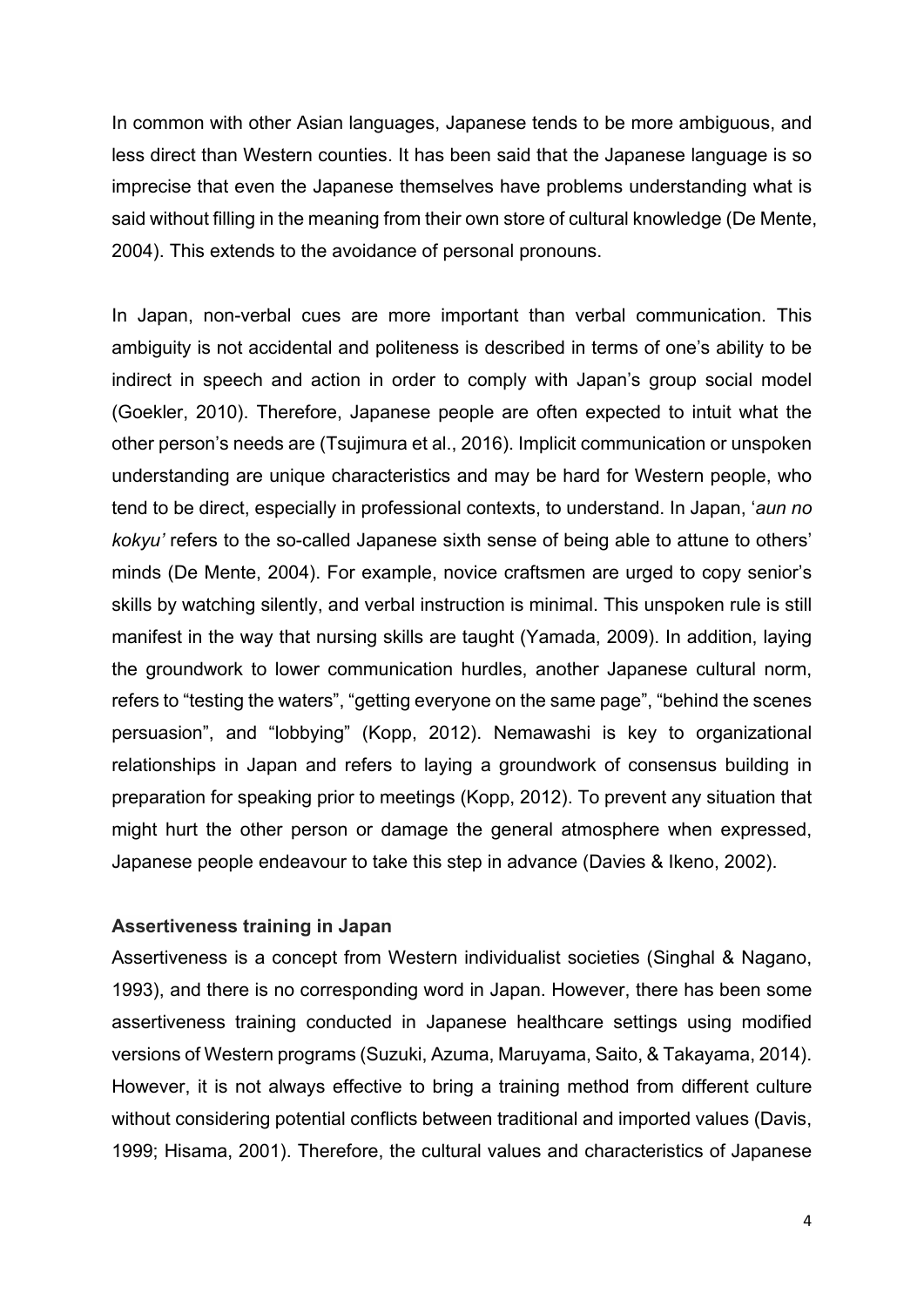healthcare professionals must be considered when developing effective assertiveness communication training programs.

## **STUDY AIM**

The aim of this paper was to present the findings from a study that explored Japanese nurses' perceptions of how culture and values impact assertive communication in healthcare.

## **METHODS**

#### *Design*

This study used face-to-face, semi-structured individual interviews with an interview schedule that included open ended questions such as "what aspects of Japanese culture or values would make it difficult for you to speak up assertively when you have concerns about patients?"

## *Ethical considerations*

Ethical approval for this study was given by the University of Newcastle, Australia (H-2016-0092) and Yamaguchi University, Japan (368-1). Confidentiality was assured by the use of pseudonyms and participation was voluntary.

## *Data collection*

Japanese registered nurses were recruited by snowball sampling in hospitals, communities and educational institutions. Following an explanation of the study and provision of a signed consent form, recorded interviews were conducted at a venue of the participant's choosing, generally at their workplaces or university.

## *Data analysis*

Recorded interviews were transcribed, translated and analyzed by a native Japanese speaker, who also had sociolinguistic and strategic competence in English (Squires, 2008). Translation was confirmed by another bilingual language expert who is sociolinguistically and strategically competent in both languages. Two researchers (MO, TES) independently conducted a directed content analysis (Hsieh & Shannon, 2005). Using deductive category application, data was coded with recognized Japanese cultural values described by De Mente (2004), Davies and Ikeno (2002).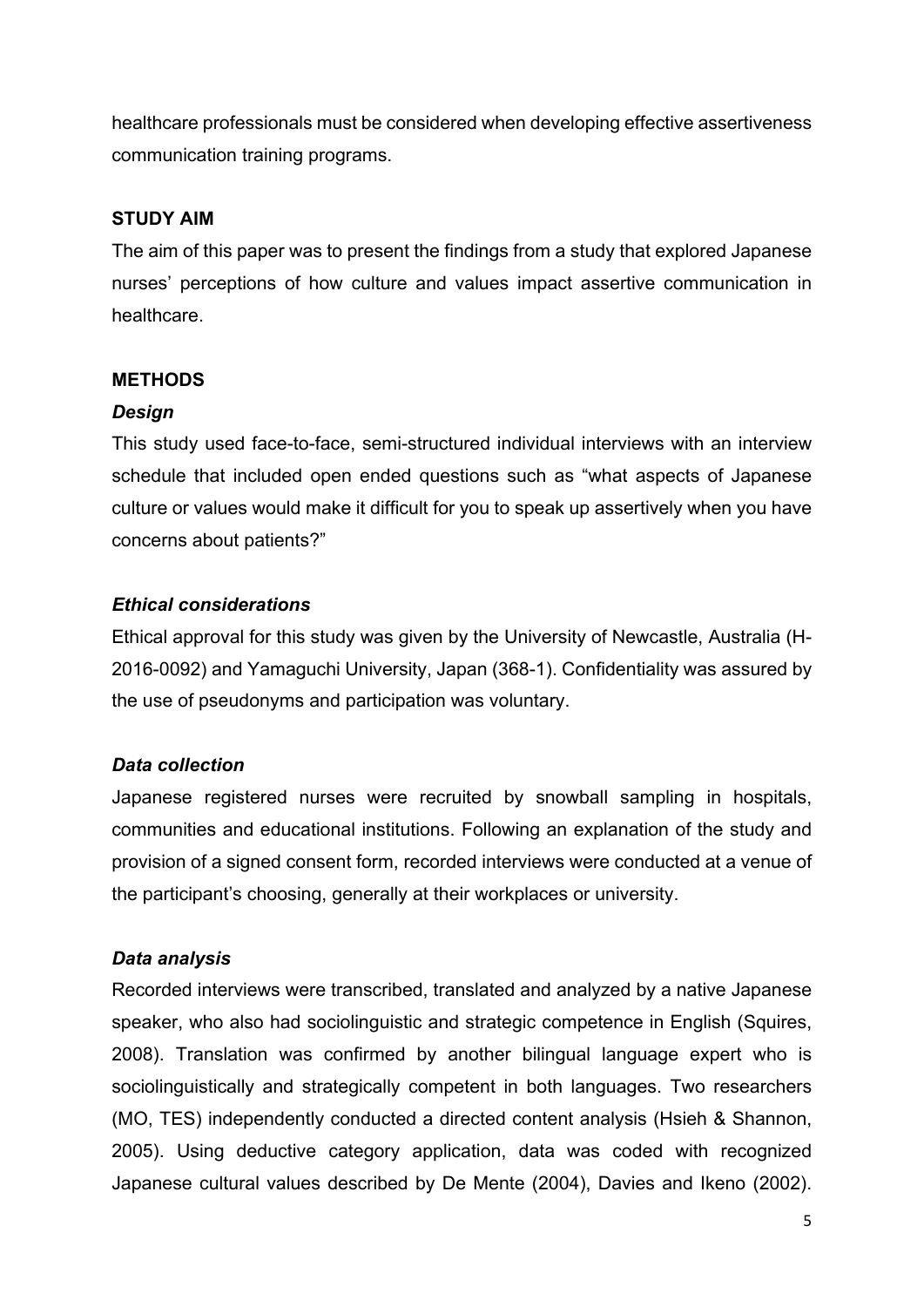Descriptive evidence about each cultural code and its impact on assertive communication was reported. A reflective journal was maintained to provide an audit trail.

## **RESULTS**

## *Demographics*

Participants included 23 registered nurses, aged between 21 to 60 years, from two Japanese cities. Nine were male and 14 were female, and they had between 1-21 years of nursing experience. Five of the participants held management positions, and a variety of clinical specialities were represented including emergency, intensive care, general, mental health, and public health nurses.

## *Themes*

Two overarching themes emerged from the categories relating to cultural values that impacted on assertive communication: collectivism and hierarchy. This paper discusses the four categories under the theme of collectivism: the cultural values of: 'wa' (harmony), 'uchi to soto' (inside and outside), implicit communication/ambiguity, and 'nemawashi' (groundwork).

## *1. Wa (Harmony)*

'Wa' or maintaining harmony was mentioned by a number of participants as a difficult cultural value to ignore. Participants perceived that 'wa' works against assertive communication because to offer a contrary opinion may disturb the harmony of the team. They added that to maintain 'wa' it is important to avoid causing needless offence as much as possible:

*In terms of respecting 'wa'… there are many situations in which it is quite hard to assertively speak up with different opinions when the team's policy is inclined in one direction by a majority of opinions. [Participant 20]*

*Perhaps I might not have spoken up to a person whom I did not feel that [he/she would agree with me] or whom I did not think that he/she might think the same way as me … so I should work so as not offend their feelings too much. Japanese culture, from how I perceive it, values a sense of cooperation… I do not feel like breaking in while people are talking a lot, and it's hard to open my mouth at the right moment. [Participant 15]*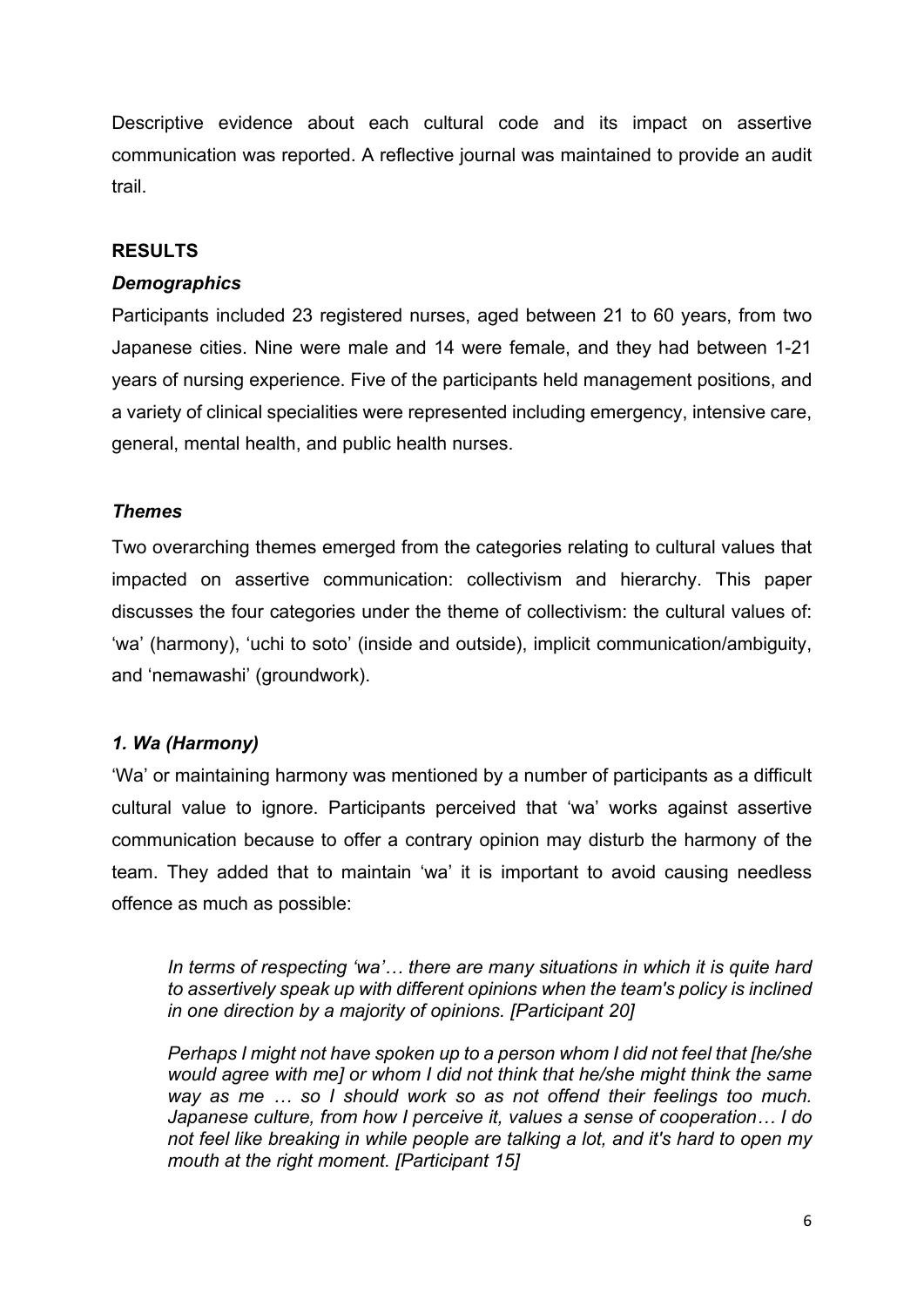*It is something like 'wa' (harmony) or cooperativeness … I think that there are many people who do not assert when I look around. I have never seen a foreigner, so I do not really know, but perhaps I assume that making an assertion is to share more opinions. Well, if so, I think that people, including me, do not express their opinion at the time, and it often ends without speaking up. It is a Japanese style that we nod anyway, and that's it. [Participant 23]*

## *2. Uchi to Soto (Inside and Outside)*

Collectivism refers to group identification, and there are two related terms: 'Uchi' refers to inside or in-group and 'soto' means outside or out-group. Participants tended to see themselves in terms of particular groups and believed that the concept of 'uchi to soto' influenced their ability to be assertive. For example, one of the team leaders reported that his staff say, "We are Mr. Sato's faction," which implies that they are in the same team. It is easy to talk with someone with whom they often communicate, or whose face is familiar because they are 'uchi' or inside. Other participants mentioned differences as 'inside' or 'outside' of the group in terms of age, gender, position, and whether people had worked outside healthcare before commencing nursing. They also saw those outside of nursing, for example doctors, as an out-group and explained that this made it difficult to talk to them:

*They (peers) were easy to talk to … because if I shared this issue with my manager and it was circulated to team members from him/her, then they would have to heed his/her advice even though they are not coerced. After all, I felt that I can unify my team if I shared it with my family, I mean peers [first] and then others. … I don't know if this is trustworthy, but they say "We are the Satosan's faction" and I am often told, "We think so" after I have spoken up [Participant 2]*

*I think that it is easy to talk with someone with whom we usually communicate, or whose face is familiar. In contrast, it is honestly somewhat difficult to speak to a doctor who is new, a doctor who I don't know, or a doctor in a section that we do not often relate to, or a doctor who is in much higher position. I suppose it is important to have a face-to-face relationship [Participant 18]*

*It will be hard to speak up in a situation where you cannot understand the other person very well, or the person is someone who does not usually team up with me, or who I have met for the first time. [Participant 19]*

*I cannot speak assertively if I do not know the other person, so I guess it [assertive communication] will not be effective if I do not know [the person to whom I speak] … It is the person's background. It is a little bit easier for me to talk if I know their background, personality and preferences. [Participant 10]*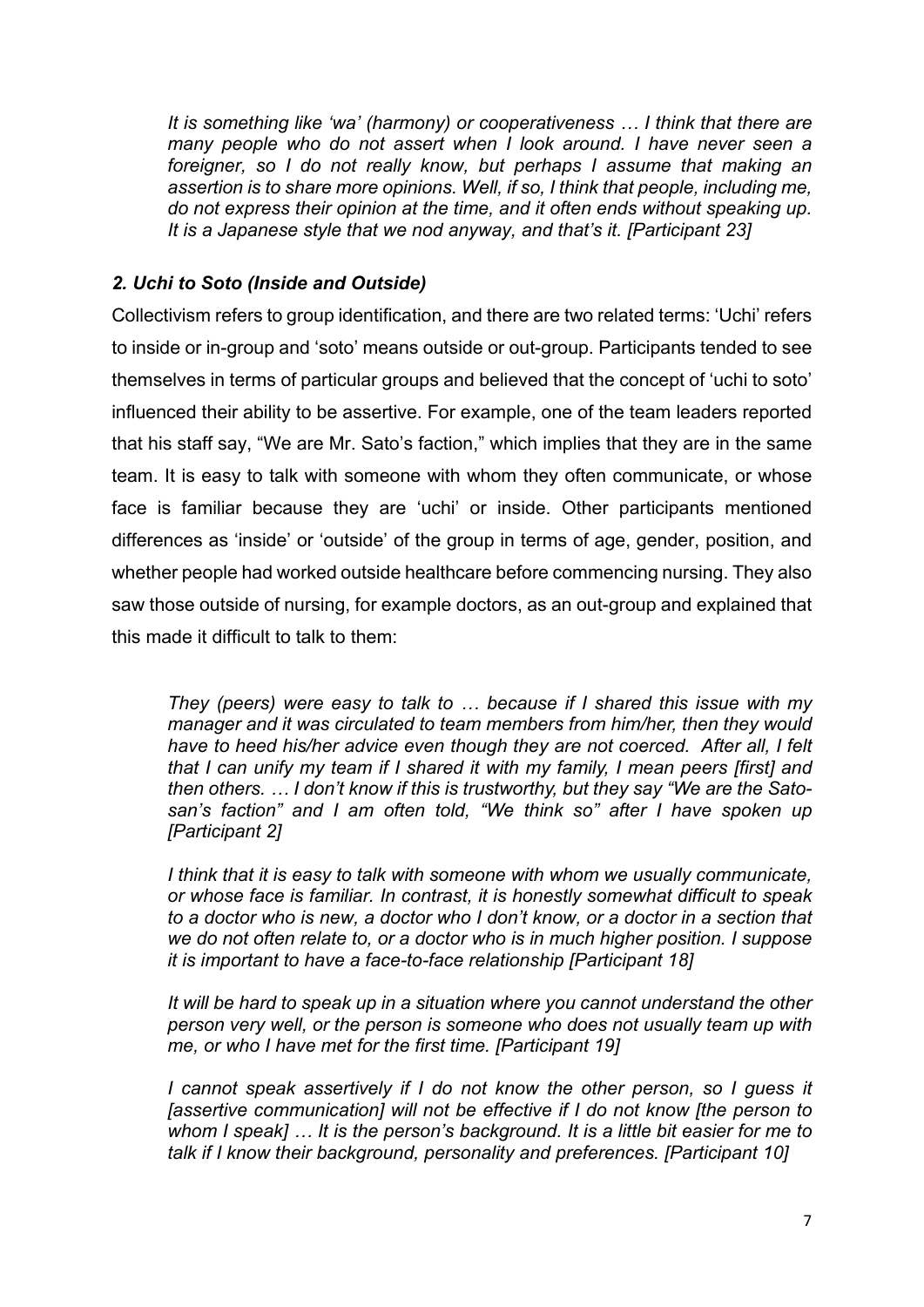## *3. Implicit communication / ambiguity*

Implicit communication was perceived as a barrier for assertive communication by many of the participants, and they referred to "reading people's mind" as an example of how people are expected to understand the others' feelings and thoughts without them being expressed in a conventional way. Participants described this unspoken agreement among Japanese people with the frequently used words, "you understand what I am saying, don't you?", and they tended to initiate conversations depending on other's facial expressions:

*I wonder if there are such things as "you understand it without me saying, don't you?" … I guess it will have both [good and bad] effects, though. … it would be better to communicate clearly with the other party, because there are things that cannot be conveyed without words. [Participant 16]*

*It seems like - "I told you this much, so you should get it!" It may be only my department, but I think there is a culture of "read my thoughts". I think accidents occur frequently due to communication errors with such thinking as "I thought you understood because I said it many times". [Participant 17]*

## *4. Nemawashi (Groundwork)*

Nemawashi, or laying the groundwork as a way of avoiding confrontation, was mentioned by several participants as a way to negotiate prior to the actual time of decision-making. For example, when there was something they wanted to talk about in a meeting, they made an effort to ask each person's opinion beforehand. The nurses did not feel ready to speak up without laying this groundwork.

*It is difficult to speak up among many people in staff meetings. When there was something I wanted to talk about, I made an effort to ask each person's opinion alone beforehand. When I talked to them in person-to-person, well, first I posed the question, "what do you think?" and listened… I listen to the other's opinion of what they think of my thoughts beforehand. …Though not always, it produced a good result. [Participant 4]*

*The community nurse and I went to see the doctor and took time to explain again before the second meeting. … I consulted my colleagues and seniors as to how to communicate [with the doctor] to improve things, and I had a preparatory meeting with the community nurse who accompanied me before attending the second meeting. [Participant 1]*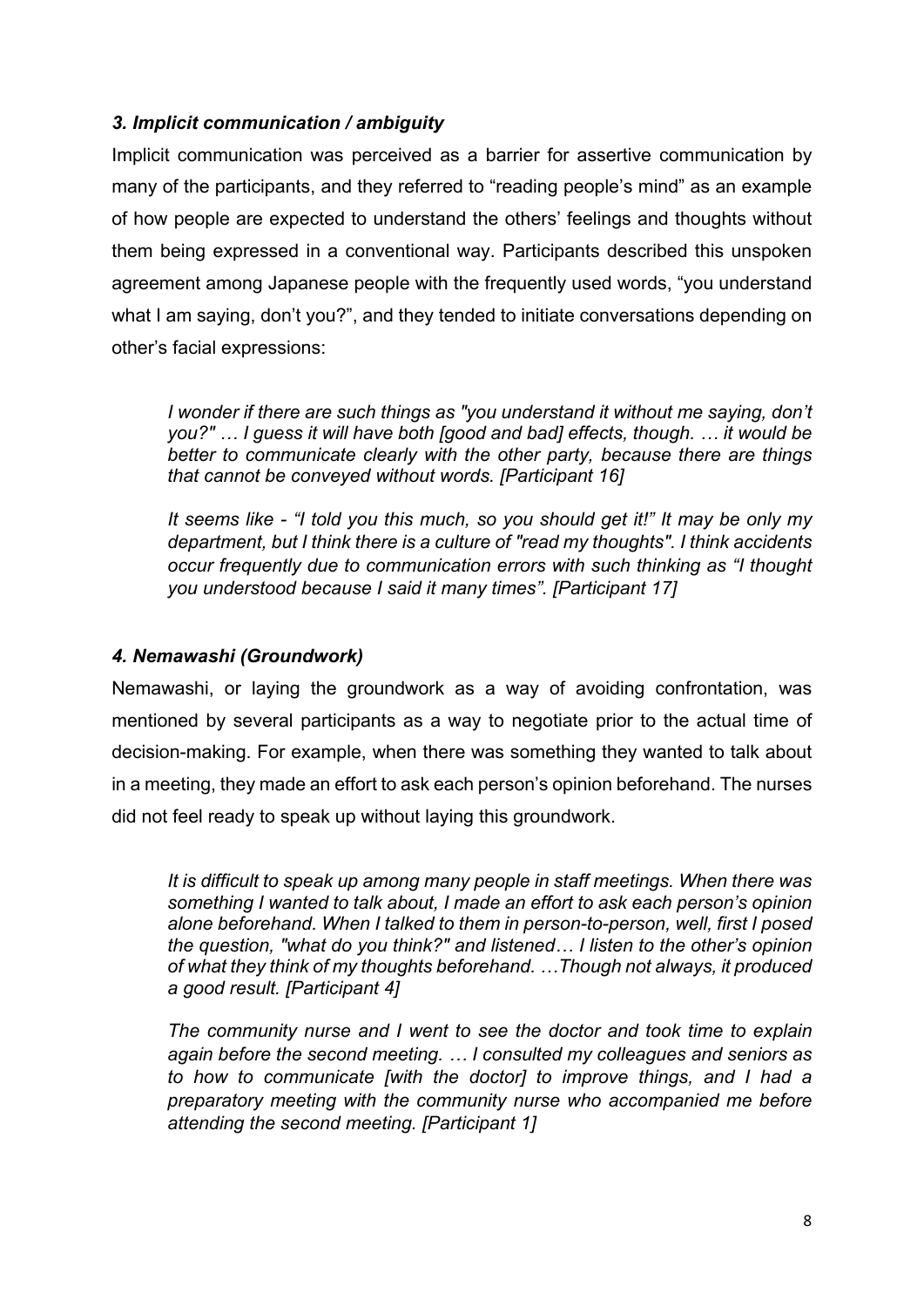#### **DISCUSSION**

The cultural influences on assertive communication were presented by nurses in this study as a major consideration in healthcare relationships. Four categories of cultural values related to collectivism were identified. Most participants were aware that the way that a collectivist culture impacted on their assertive communication was perhaps unique to Japan, for example, the emphasis on group conscience and harmony that limits the ability to use assertive communication in the workplace.

## *Wa (Harmony)*

The majority of participants were aware of the importance of assertive communication; however, one of the common reasons nurses gave for not speaking up was their belief that assertive communication behaviors disrupt harmonious relationships within the team. The study participants identified as being members of certain groups – for example, ward groups, part of a nursing group within a healthcare team, or as part of a cohort of beginning nurses and not just as individuals. Maintaining the harmony within groups is the bedrock of a collectivist culture. In Japan, there is an expectation that everyone within the team will act like everyone else (Japan External Trade Organization, 1999; Rutledge, 2011), and those who insist on acting differently are seen as selfish and must face the consequences (Bramble, 2008; Naotuska, 1996). Otherwise, pressure is exerted by senior members of the team who are determined to maintain harmony (Smith, Inoue, Ushikubo, & Amano, 2001).

Central to the idea of speaking up and assertive communication is the view that each person has a right to express their opinion. This thinking is antithetical to Japan's collectivist thinking where the needs of the group are seen as more important than those of the individual (Goekler, 2010). The use of language also reflects this; English requires an overt subject, but in the Japanese language, the subject of a sentence is usually taken as being obvious.

## *Uchi to Soto (Inside and Outside)*

A number of participants mentioned that it is hard to speak to healthcare professionals whose face is unfamiliar, indicating that person is from outside of their circle. They also expressed different attitudes about being assertive toward people within and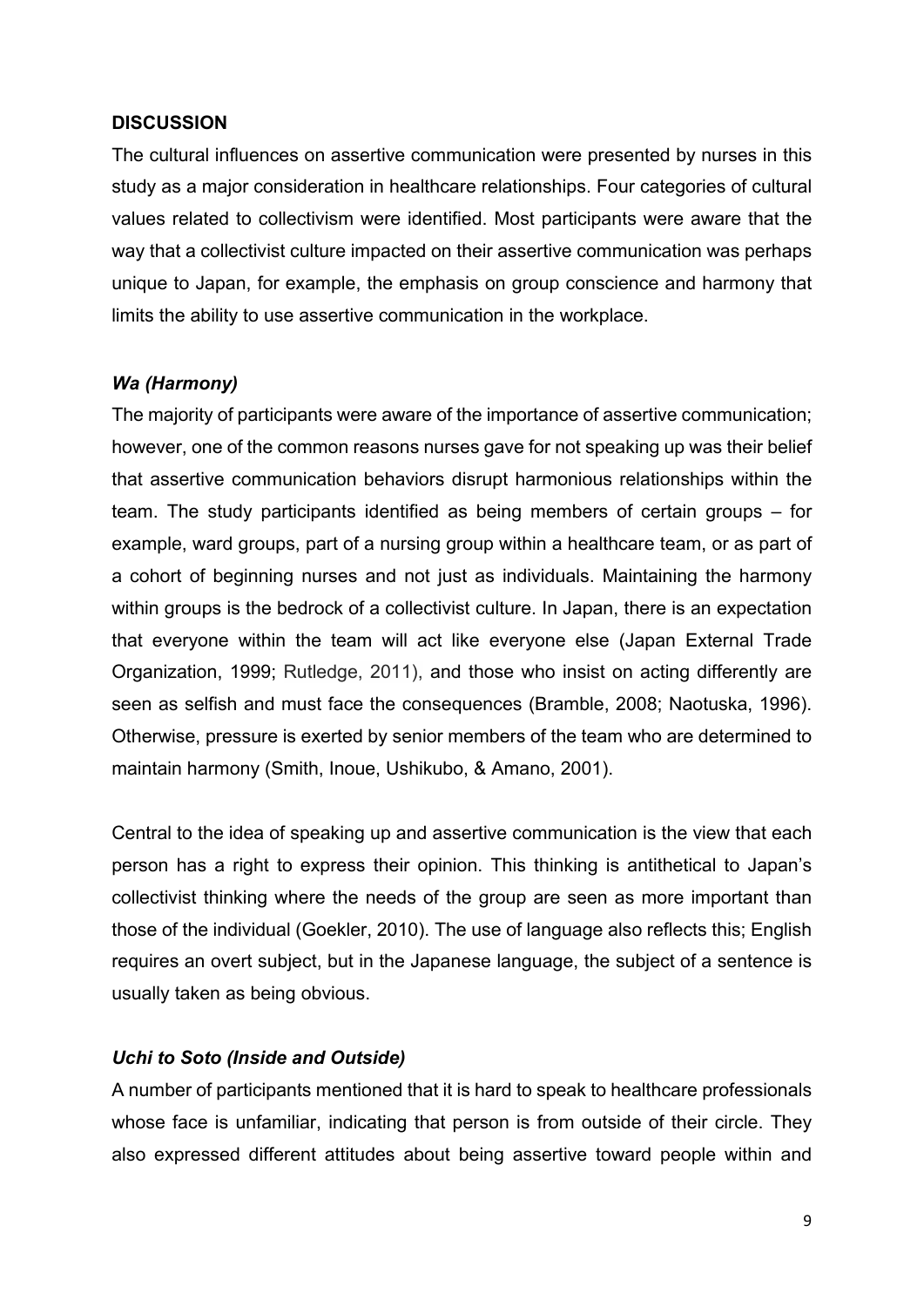outside their groups (Singhal & Nagao, 1993). Introductions to people outside their own group often include a reference to their own group identity (Grimm, 2014). Insiders can be members of peer groups or nursing teams within a ward, for example, "we are Mr. Sato's faction." An outsider might be a new staff member or staff they do not usually see. Japanese nurses might be able to speak freely with "insiders", however, a number of participants described how difficult it was to speak to staff from "soto" with whom they had no established relationship. Many felt that a trusting relationship was a prerequisite for effective communication.

#### *Implicit communication / ambiguity*

The participants frequently referred to the importance of anticipating what people will say or think, a practice they described as being uniquely Japanese. This is a manifestation of '*aun no kokyu'* or non-verbal attunement, where Japanese people are expected to intuit what the other person's needs are (De Mente, 2004). Close knit collectivist societies are characterized by a high degree of implicit communication.

In this study, participants were conscious of how this cultural value impacted workplace communication. They claimed that the expectation of 'anmoku no ryoukai' (implicit agreement) can lessen the motivation to clarify the situation and may even lead to communication errors. The cultural norm of tacit understanding or "reading people's mind" referred to by participating nurses may be helpful when they want to empathize with patients' needs and feelings (Davis, 1999; Tsujimura et al., 2016), however, it can jeopardize patient safety. When Japanese nurses have worked together for an extended period of time, they often assume that they have a mutual understanding, and consequently, they often hesitate to clarify uncertainties (Kazaoka, Ohtsuka, Ueno, & Mori, 2007).

#### *Nemawashi (Groundwork)*

Many of the participants perceived that it is difficult to speak up without laying some groundwork and preparing a script of what they want to say beforehand, so as to be confident in speaking up (Kopp, 2012). However, this process can be problematic in urgent situations where patient safety is concerned.

#### **Implications for research and practice**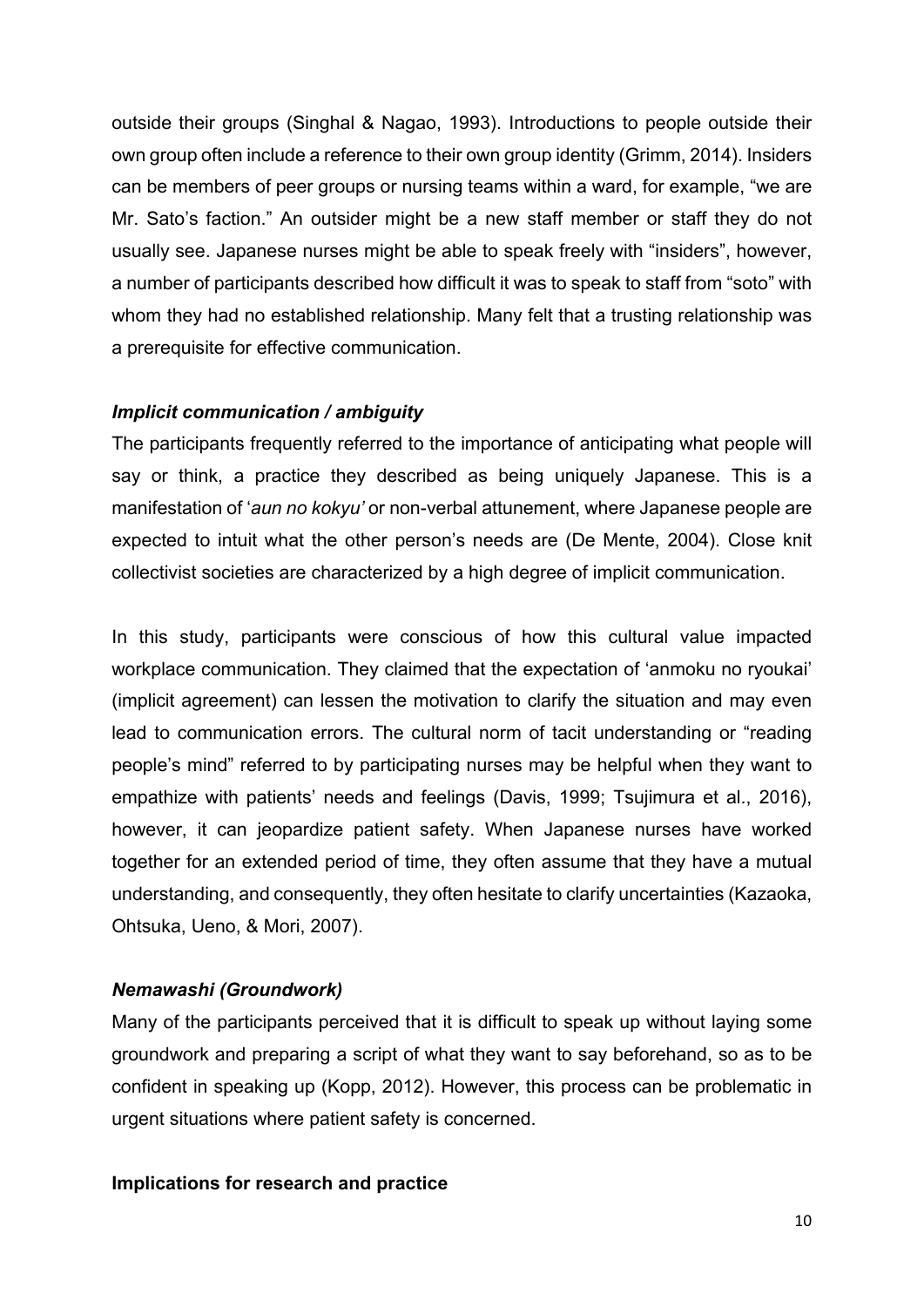Many of the participants in this study recognized the need for nurses to be more assertive. However, the cultural norms in Japanese healthcare environments mean that nurses typically prefer to avoid conflict, and because of this, are hesitant to speak up. In assertive communication, emphasis is placed on clear, concise, and unambiguous communication, and the clear use of "I statements" is common. However, this is antithetical to how Japanese people are taught to communicate. The use or adaption of Western assertiveness training programs is therefore likely to be problematic in Japanese contexts. Future studies should use the findings from this study to develop culturally-appropriate assertiveness communication training programs that do not contradict strongly imbedded cultural norms. These findings might also be relevant to the development of training programs in countries with similar cultural values and countries who employ Japanese nurses.

#### **Limitations**

Because the first researcher (MO) has a deep understanding of the culture of Japanese healthcare settings, the potential for subjectivity must be acknowledged. To address this concern, data analysis and interpretation was undertaken independently by the second searcher (TES) who does not share the same level of cultural knowledge. Additionally, it is also possible that the Japanese culture of 'reading minds' might have played out in the interviews with participants perhaps expecting that a Japanese nurse researcher would understand without them having to always spell out their views in great detail. Thus, being an 'insider' can have both positive and negative implications.

#### **CONCLUSION**

A number of complex cultural values related to collectivism impact nurses' speaking up behaviors including 'wa' (harmony), 'uchi to soto' (inside and outside), implicit communication/ambiguity, and 'nemawashi' (groundwork). Because of these deeprooted cultural values, nurses working in countries such as Japan can face challenges when wanting to speak up assertively to those in positions of authority. The findings from this study can be used to develop culturally-appropriate and context specific assertiveness communication training programs for Japanese nurses working within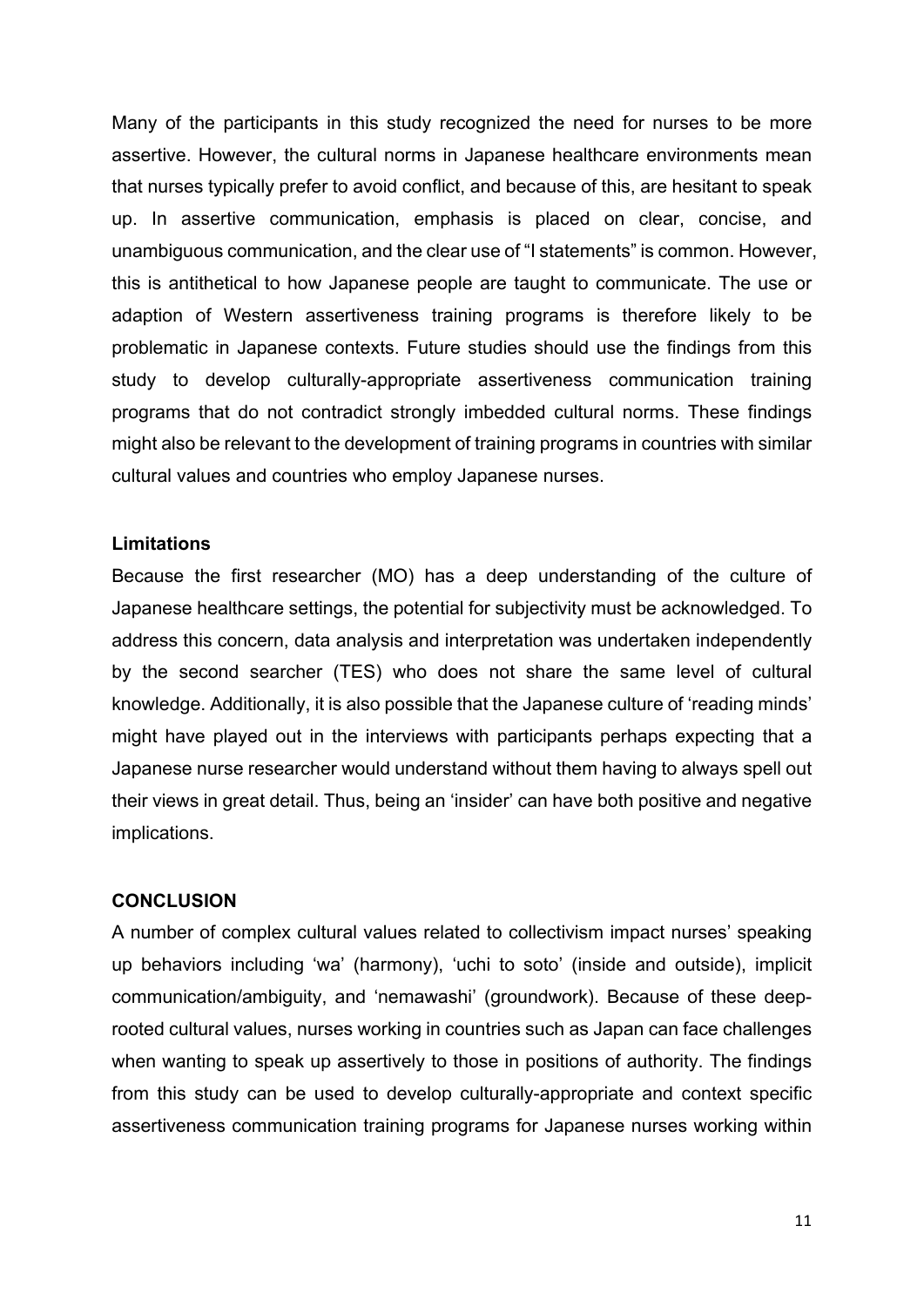their own countries or internationally, that in turn may have a positive effect on healthcare professionals' speaking up behaviors and ultimately on patient safety.

## **ACKNOWLEDGEMENT**

The first author was supported by an Australian Government Research Training Program (RTP) Scholarship.

## **AUTHOR CONTRIBUTIONS**

Study design: M.O., T.E.S., and T.L-J. Data collection:  $MO$  and  $TFS$ . Data analysis: M.O. and T.E.S. Manuscript writing and revisions for important intellectual content: M.O., T.E.S., and T.L-J.

## **ORCID**

| Mieko Omura     | http://orcid.org/0000-0002-1829-7223                    |
|-----------------|---------------------------------------------------------|
| Teresa E. Stone | http://orcid.org/0000-0003-0673-1763                    |
|                 | Tracy Levett-Jones http://orcid.org/0000-0003-4279-8957 |

## **REFERENCES**

- Abe, K., & Henly, S. J. (2010). Bullying (Ijime) among Japanese hospital nurses. *Nursing Research, 59*(2), 110-118. doi:10.1097/NNR.0b013e3181d1a709
- Bond, R., & Smith, P. B. (1996). Culture and conformity: A meta-analysis of studies using Asch's (1952b, 1956) line judgment task. *Psychological Bulletin, 119*(1), 111-137. Retrieved from https://pdfs.semanticscholar.org/ffac/a6b5174f02c6d43ab0df2991c2a62281b2 71.pdf
- Bramble, P.S. (2008). *Culture Shock! A survival guide to customs and etiquette: Japan.* (3rd ed.). Tarrytown, NY: Marshall Cavendish Corporation.
- Burgess, C. (2010). The 'illusion' of homogeneous Japan and national character: Discourse as a tool to transcend the 'myth' vs. 'reality' binary. *The Asia Pacific Journal: Japan Focus, 8*(9), 1-15. Retrieved from http://apjjf.org/-Chris-Burgess/3310/article.html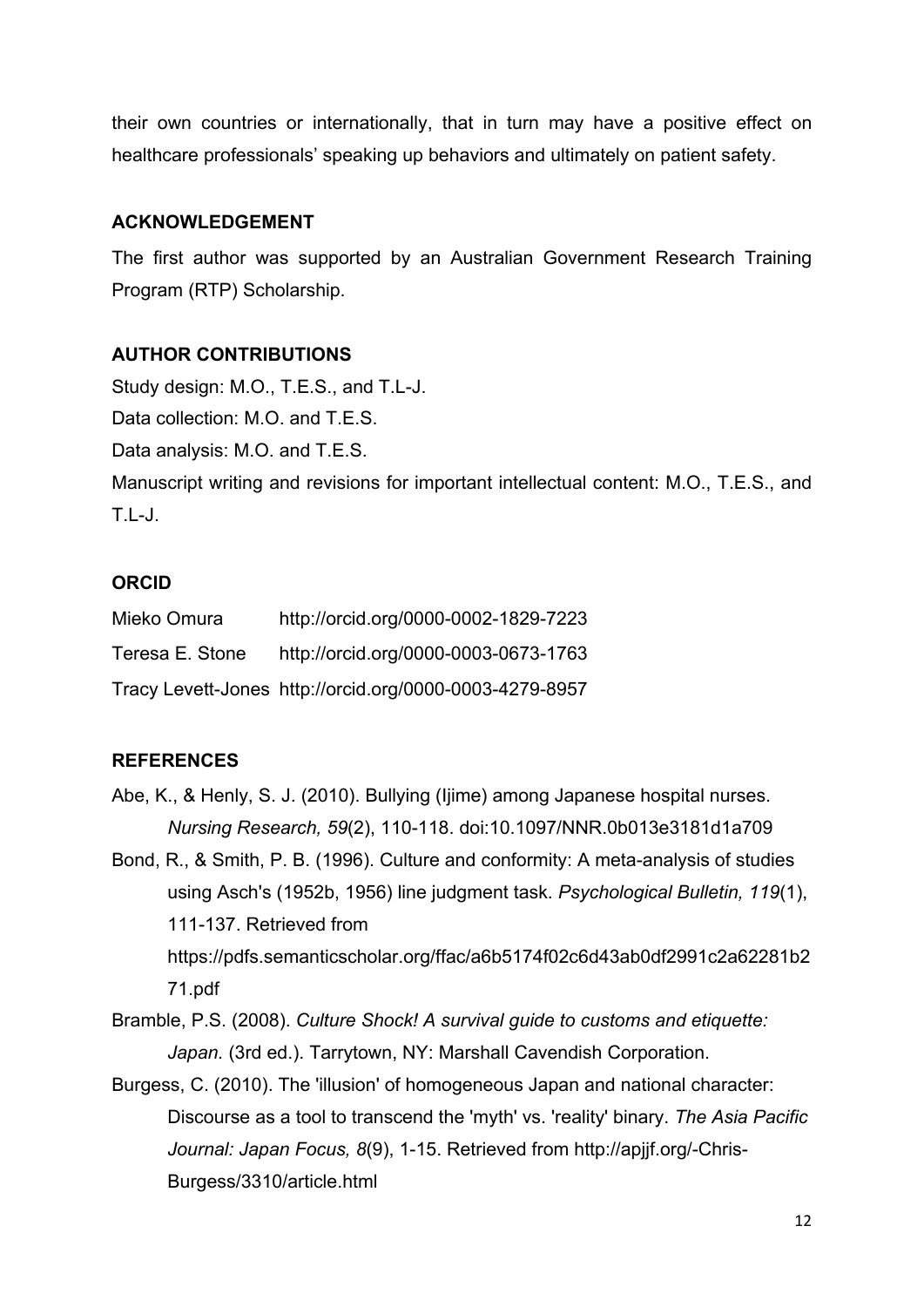- Cheng, C., Cheung, S. F., Chio, J. H., & Chan, M. P. (2013). Cultural meaning of perceived control: A meta-analysis of locus of control and psychological symptoms across 18 cultural regions. *Psychological Bulletin, 139*(1), 152-188. doi:10.1037/a0028596
- Davies, R. J., & Ikeno, O. (2002). *The Japanese Mind: Understanding Contemporary Japanese Culture*. North Clarendon, VT: Tuttle Publishing.
- Davis, A. J. (1999). Global influence of American nursing: some ethical issues. *Nursing ethics, 6*(2), 118-125. doi:10.1177/096973309900600204.
- De Mente, B. L. (2004). *Japan's cultural code words: 233 Key terms that explain the attitudes and behavior of the Japanese*. North Clarendon, VT: Tuttle Publishing.
- Goekler, J. L. (2010). *Uchi-soto (inside-outside): language and culture in context for the Japanese as a foreign language (JFL) learner.* (Master of Arts), California State University, Chico. Retrieved from http://csuchicodspace.calstate.edu/bitstream/handle/10211.4/267/11%252028%25202010% 2520Jaime%2520Louise%2520Goekler.pdf?sequence=1
- Grimm, W. (2014, November 7). *Japan's 'inside-outside' culture guarantees a bleak future*. Retrieved from http://www.ucanews.com/category/author/fr-williamgrimm
- Harumi, S. (2011). Classroom silence: Voices from Japanese EFL learners. *ELT Jouranl, 65*(3), 260-269. https://doi.org/10.1093/elt/ccq046
- Hisama, K. K. (2001). Patterns of Japanese clinical nursing: A historical analysis. *Journal of Clinical Nursing, 10*(4), 451-454. doi:10.1046/j.1365- 2702.2001.00505.x
- Hsieh, H-F. & Shannon, S. E. (2005). Three approaches to qualitative content analysis. *Qualitative Health Research, 15*(9), 1277- 1288. doi:10.1177/1049732305276687
- Japan External Trade Organization, International Communication Department. (1999). *Communicating with Japanese in business.* Retrieved from https://www.jetro.go.jp/costarica/mercadeo/communicationwith.pdf.
- Japan Ministry of Justice. (2017, March 17). About the number of foreign nationals residing as of the end of 2016. Retrieved from http://www.moj.go.jp/nyuukokukanri/kouhou/nyuukokukanri04\_00065.html (Japanese)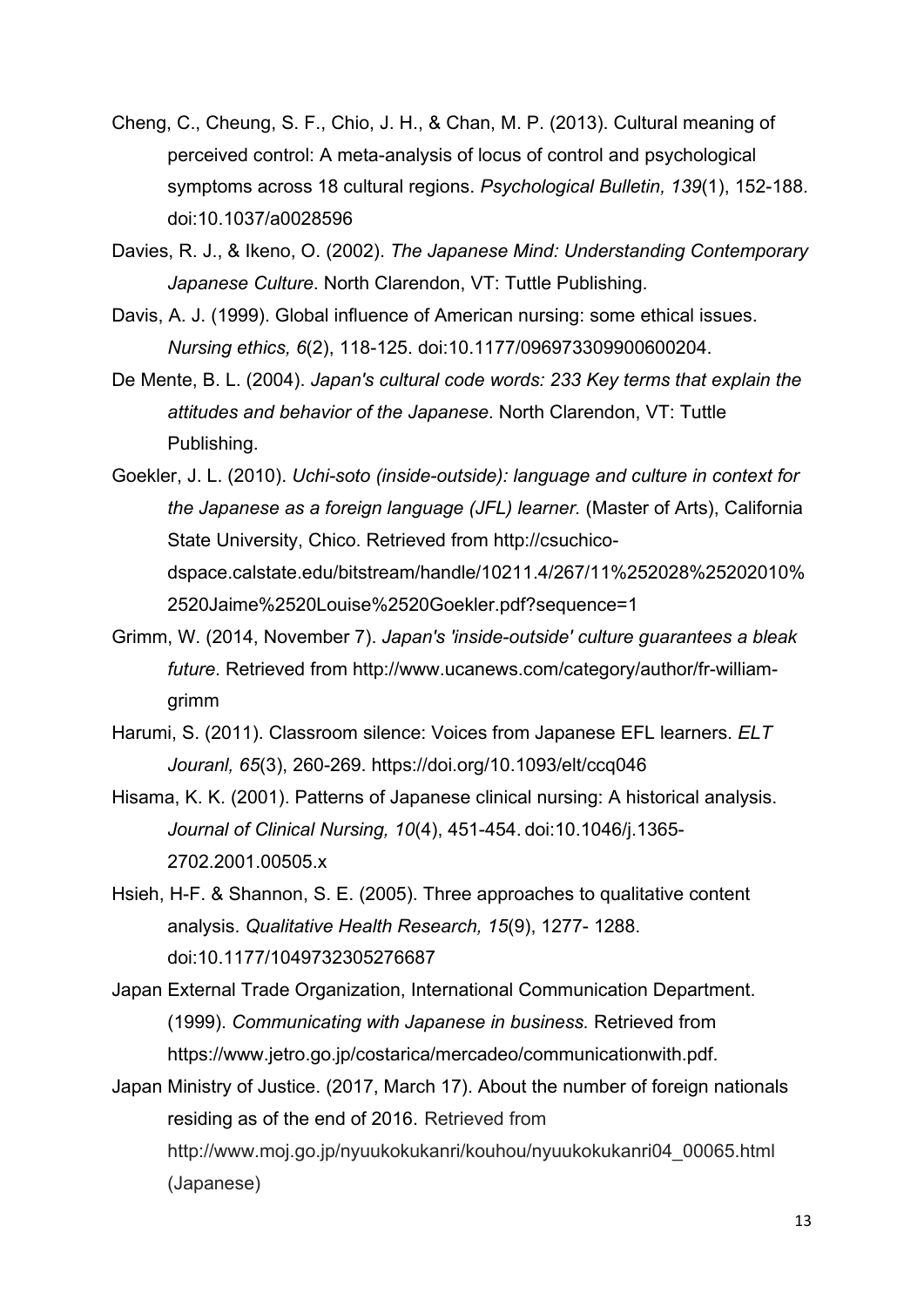- Kazaoka, T., Ohtsuka, K., Ueno, K., & Mori, M. (2007). Why nurses make medication errors: A simulation study. *Nurse Education Today, 27*, 312-317. doi:10.1016/j.nedt.2006.05.011
- Konishi, E., Yahiro, M., Ono, M., & Nakajima, N. (2007). 'Wa' to nihon no kango rinri [Harmony (Wa): The Japanese traditional value and its implications for nursing ethics in Japan]. *Seimei Rinri, 17*(1), 74-81 (Japanese with English abstract).
- Kopp, R. (2012, December 20). Defining nemawashi. Japan Intercultural Consulting. [Cited June 14]. Retrieved from http://www.japanintercultural.com/en/news/default.aspx?newsID=234.
- Kreuter, M. W., & McClure, S. M. (2004). The role of culture in health communication. *Annual Review of Public Health, 25*, 439-455. doi[:10.1146/annurev.publhealth.25.101802.123000](https://doi.org/10.1146/annurev.publhealth.25.101802.123000)
- McVanel S, & Morris B. (2010). Staff's perceptions of voluntary assertiveness skills training. *Journal for Nurses in Staff Development, 26*(6), 256–259. doi:10.1097/NND.0b013e31819b5c72
- Mochimatsu, T., & Sakanaka, M. (2004). A review of assertion research in Japan. *Fukuoka Education University Bulletin, 4*(53), 219-226. (Japanese)
- Naotsuka, R. (1996). *Ohbeijin ga chinmoku suru toki* [When westerners are silent]. Tokyo, Japan: Taishukan (Japanese).
- Ogawa, S., Takahashi, Y., & Miyazaki, M. (2015). The current status and problems with the implementation of interprofessional education in Japan: An exploratory study. *Journal of Research in Interprofessional Practice and Education, 5*(1), 1-15. [doi:10.22230/jripe.2015v5n1a181](http://dx.doi.org/10.22230/jripe.2015v5n1a181)
- Omura, M., Maguire, J., Levett-Jones, T., & Stone, T. E. (2017). The effectiveness of assertiveness communication training programs for healthcare professionals and students: A systematic review. *International Journal of Nursing Studies*. *76C*, 120-128. doi:10.1016/j.ijnurstu.2017.09.001
- Rutledge, B. (2011, April 9). Cultural differences: Individualism versus collectivism. *The Articulate CEO*. Retrieved from http://thearticulateceo.typepad.com/myblog/culture/page/3/
- Singhal, A. & Nagao, M. (1993). Assertiveness as communication competence: A comparison of the communication styles of American and Japanese students.